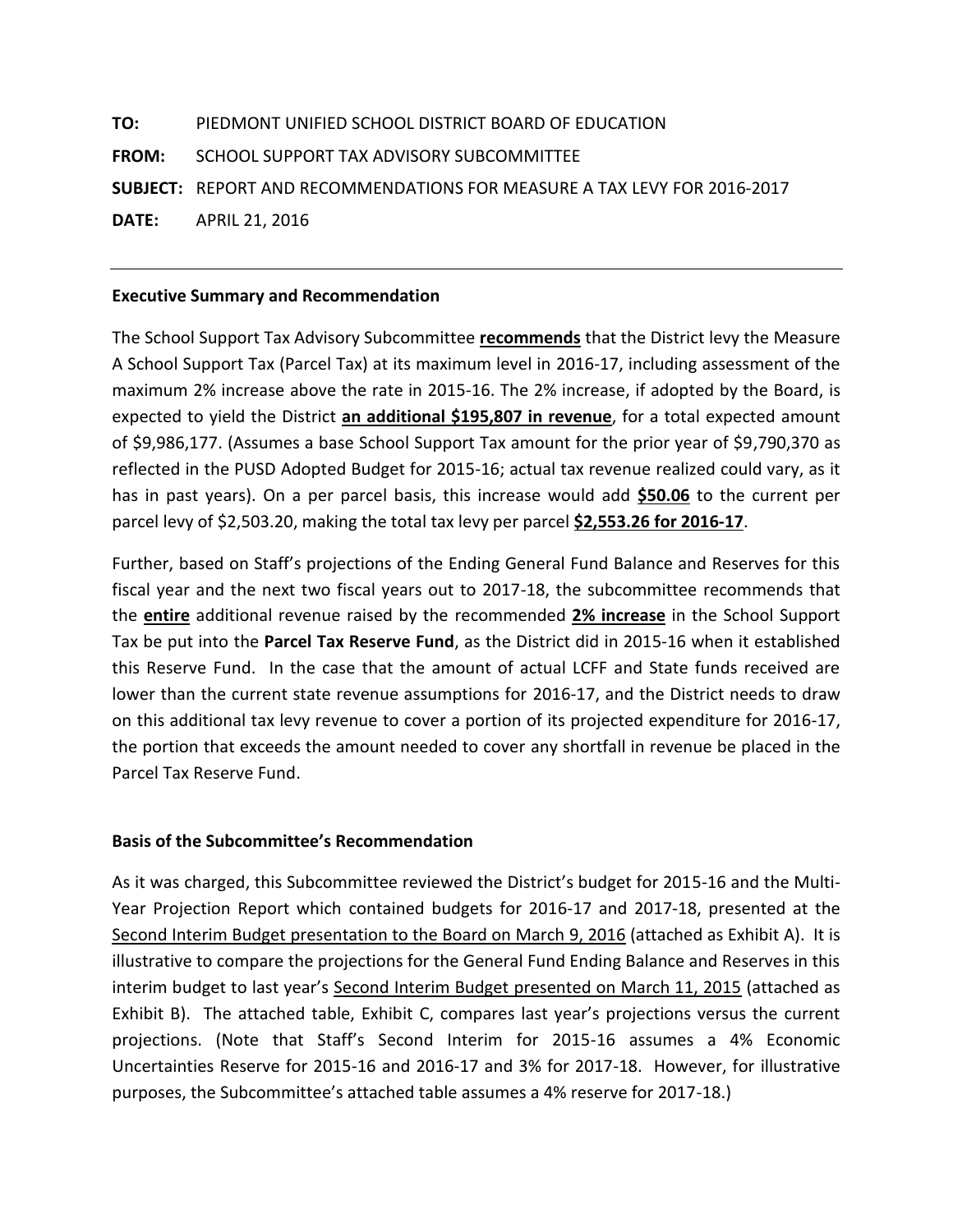## **Note that the District's projections for 2016-2018 assume no increase in the School Support Tax and no salary or employer-paid health benefit increases.**

Here are the conclusions that the Subcommittee drew from Exhibit C:

- 1. The Ending Fund Balances and the Total Reserve (as a % of Total Expense Base, which is Total Expenditures less the Deferred Maintenance and the STRS On-Behalf Contribution), increased substantially for the years 2014-15, 2015-16 and 2016-17 from the projections made last year (comparing lines 10 and 30, and lines 16 and 37). The two primary reasons for this increase were one-time expenditure savings of \$865,000 in 2014-15, a detailed breakdown of which can be found on page 6 of the budget presentation made to the Board on September 9, 2015 ("2014-15 UNAUDITED ACTUALS, 2015-16 REVISED BUDGET"), and an increase in State revenues of \$86,000 (from an increase in Lottery receipts). The corresponding increase in the Ending Fund Balance for 2014-15 carries over to subsequent years.
- 2. In years 2015-16 and 2016-17, if the current projections on revenues and expenses hold, the District will have Total Reserves comfortably in excess of the District's goal of a 4% Reserve for Economic Uncertainties: Total Reserves of 6.5% and 5.4%, respectively, even excluding the Parcel Tax Reserve, (line 37).
- 3. However, the **Total Reserve in year 2017-18 is projected to be only 2.2%, well below the District's 4% target and below the State's 3% requirement**.
- 4. The three major factors that cause this deficit, as noted in the Second Interim Budget presentation on Mar 9, 2016, are:
	- Cumulative CalSTRS and CalPERS contribution increases of approximately \$840k in 2016-17 and 2017-18
	- Step & Column cumulative salary increases of \$700k over the next two years
	- The compound effect of the \$155k salary and benefit increase implemented in FY 2015-16 (\$465k over the next 3 years)
- 5. *All other things being equal, only if the School Support Tax was increased by the maximum 2% for each of the next two years,* i.e. for 2016-17 and 2017-18, the Total Reserves of the District *including* the cumulative Parcel Tax Reserve, would approach our 4% target (projected to be **3.8%** for 2017-18, line 40)
- **6.** Therefore, on the basis of the current budget projections alone, all other things being equal, **the Subcommittee feels that it would be strongly advisable for the Board to**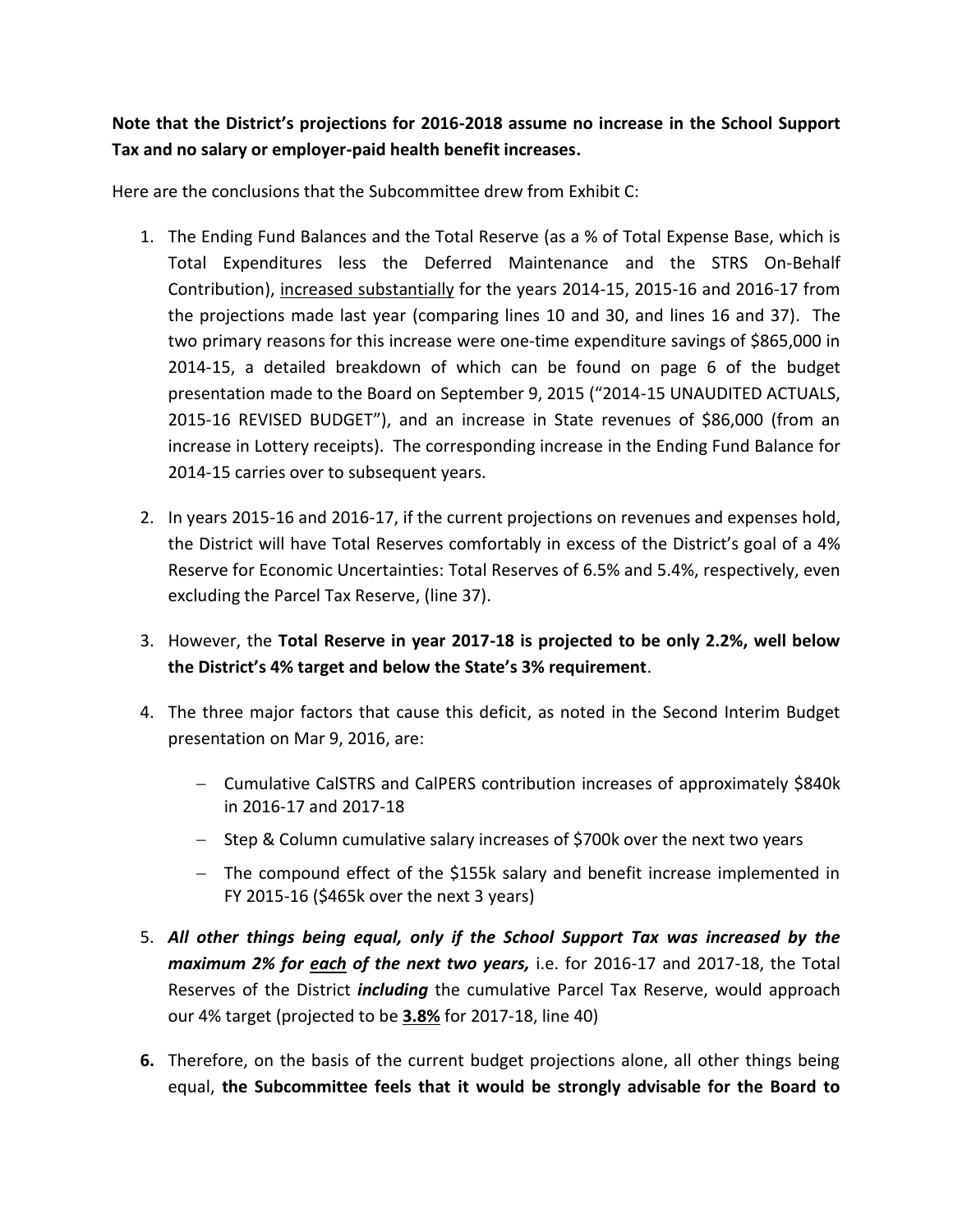**implement the full 2% increase in the School Support Tax allowed under Measure A, not only for 2016-17 but barring any substantial changes in the budgets for the next two years, for 2017-18 as well, and place the increased funds raised in the Parcel Tax Reserve Fund to be available to cover the projected Total Reserve shortfall in 2017-18.** 

Further, it is worth reiterating, that these Mult-Year Projections assume no salary increases for District staff for the next two years except for "step-and-column" increases to the 2015-16 base.

The adoption of the Common Core Curriculum has increased the workload on the District's teachers: it requires additional staff development, development of entirely new lesson plans, new assessment methods, including new tests, all in an environment where text books designed for the Common Core do not exist for many subjects. As the District adapts to this constantly evolving environment, increases in Staff Development, salaries, and hiring costs cannot be ruled out.

Clearly the Board and Staff could also make program cuts to cover the deficit in 2017-18. However, Measure A, when it was passed by a 76% - 24% margin, was clear in its stated goal of maintaining the "quality of Piedmont's schools, to attract and retain qualified teachers, to protect programs in math, science and technology…" A significant reason for the large margin of support for the Measure and the continued support among residents for the Parcel Tax is the recognition of the price support provided to property prices in Piedmont by an excellent school District. Therefore, maintaining this excellence of the District was a fundamental tenet and goal of the Measure in the first place. It is our view that the 2% increase in the tax levy allowed for in the Measure affords the District precisely the revenue flexibility to do what is deemed necessary to maintain this excellence.

## **Conclusion**

- Given the shortfall in Total Reserves currently projected in 2017-18 as a consequence of projected deficits in 2016-17 and 2017-18;
- given the uncertainty inherent in forecasting state funding for K-12 education in California, in an uncertain and volatile economic environment, uncertainty that could increase next year with the election of a new President;
- given that the goal of Measure A was to "maintain the quality of Piedmont's schools" and this Subcommittee believes this would be jeopardized if we do not maintain adequate financial reserves,

**this Subcommittee recommends that the Board implement the School Support Tax for 2016- 2017 at the current level** *increased* **by the full 2% increase in the tax levy allowed for under**